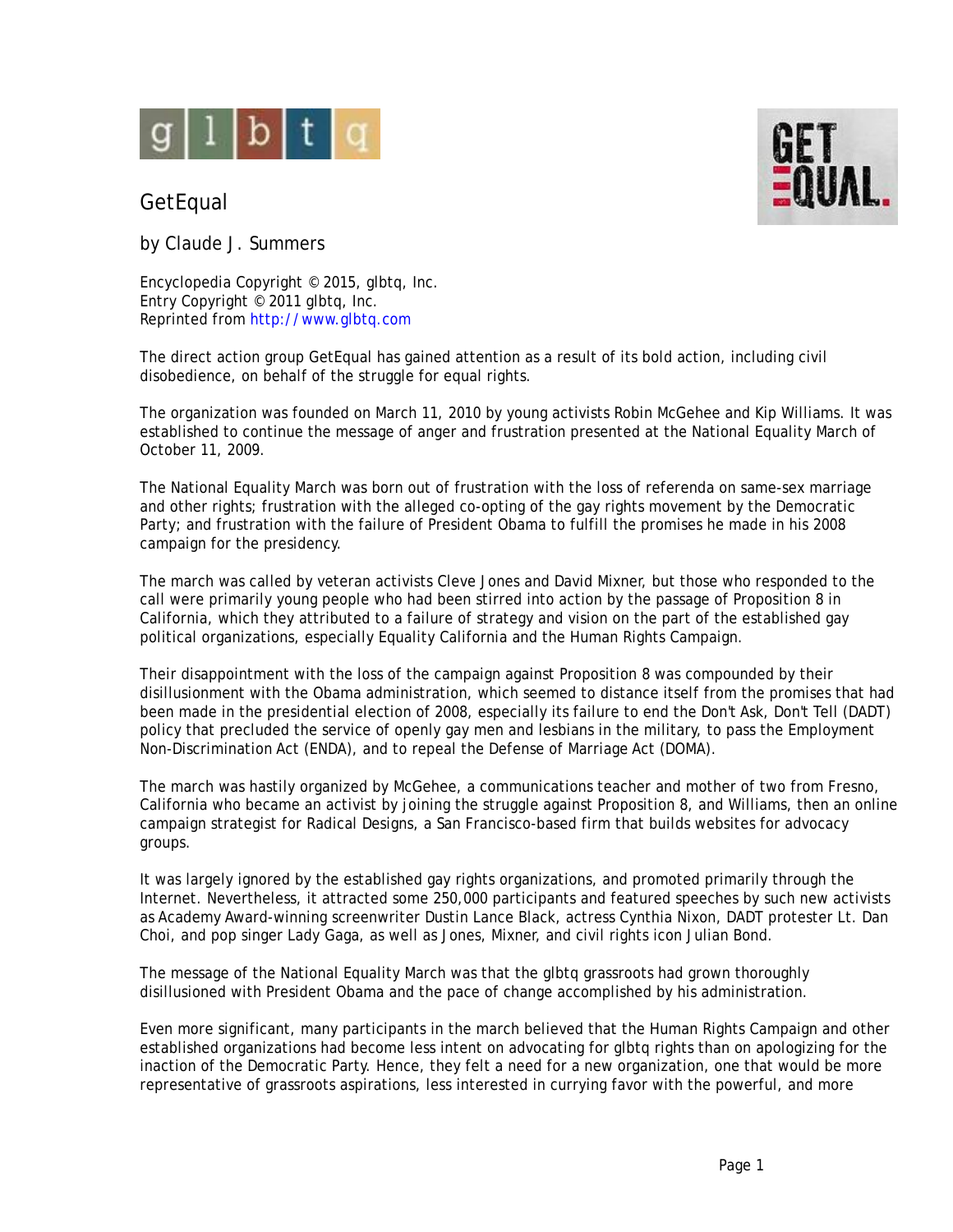assertive in demanding equal rights.

GetEqual was founded in order to fulfill this need. Its mission is to empower the glbtq community and its allies "to take bold action to demand full legal and social equality, and to hold accountable those who stand in the way."

In furtherance of this goal, GetEqual uses the tactics of nonviolent civil disobedience of the 1960s civil rights and anti-war movements and those utilized by ACT-UP in the 1980s: sit-ins, pickets, disruptions, and a great deal of political theater.

With the support of philanthropist Jonathan D. Lewis and his political advisor Paul Yandura, GetEqual was born as a result of a retreat that McGehee and Williams held with 45 other activists at the Highlander Research and Education Center in New Market, Tennessee, where Rosa Parks and Martin Luther King, Jr. had studied in the 1950s. The 5-day retreat in January 2010 concentrated on trust-building exercises and lessons learned from the civil rights movement.

As Andrew Harmon and Kelly Eleveld pointed out in 2010, GetEqual "is an amalgamation of grassroots passion, Beltway savvy, and well-heeled support. Conceived out of a desire to revive the legacy of civil disobedience as exemplified by the civil rights movement and the AIDS Coalition to Unleash Power (ACT UP), the group has both directed and inspired a spate of protests by activists nationwide."

The organization has sponsored actions that range from sit-ins in former Speaker of the U.S. House of Representatives Nancy Pelosi's office, disrupting traffic in Las Vegas and New York City, picketing the Ugandan embassy in Washington, D. C., heckling President Obama at fundraisers, to "glittering" politicians such as Republican Presidential candidates Newt Gingrich and Michelle Bachmann and, most dramatically, to chaining protesters to the fence in front of the White House.

It was the direct actions on behalf of the repeal of DADT that first brought GetEqual to national attention, especially the arrests of McGehee, Lt. Dan Choi, Captain Jim Pietrangelo, and others who chained themselves to the White House fence on several occasions, most notably in November 2010 when it appeared that the long-sought repeal of DADT would fail.

The November 2010 direct action at the White House fence also brought GetEqual to the attention of the White House itself, when the day after her arrest Brian Bond, Deputy Director of the Office of Public Engagement, invited Robin McGehee to meet with him at the White House.

The meeting almost did not happen because McGehee did not realize that the meeting was supposed to be off the record. She informed Bond that she would not have agreed to a meeting under such a condition and refused to promise to keep whatever was said in the meeting confidential. Bond proceeded with the meeting but said that he would only listen rather than respond to any questions.

McGehee used the meeting to make clear that the glbtq community was deeply dissatisfied with the Obama adminstration, telling him that she did not campaign door to door in deeply "red" areas of Fresno, California on behalf of a President who was failing to keep the promises he made to the glbtq community.

Although GetEqual has been criticized by establishment figures for its tactics—Congressman Barney Frank called them "tacky" and counterproductive--it is almost certain that DADT would not have been repealed in 2010 without the pressure applied by GetEqual through its demonstrations and civil disobedience.

As Paul Yandura has observed in reference to the DADT actions, "The protests and pushback that GetEqual,